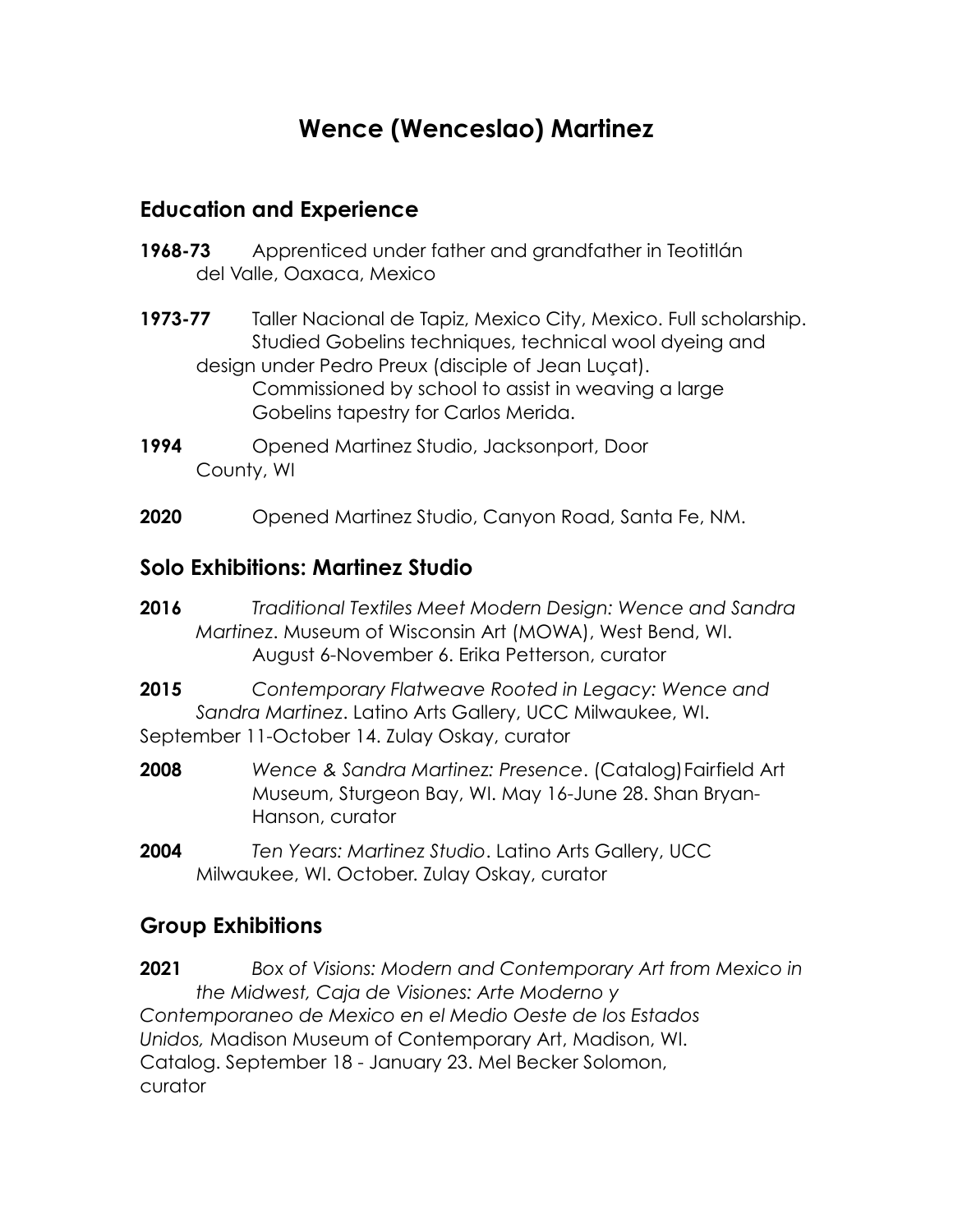*Reimagining the Global Village*, Milwaukee Institute of Art, Frederick Layton Gallery, Milwaukee, WI. October 11- December 4. Nirmal Raja, curator

**2020** *Currents 2020: National Craft Exhibition and Symposium,*  (Catalog) Shack Art Center, Everette, WA. March 5-May 29. Michael Monroe, curator

*Textile Tableau: An Exploration of Painting with Fibers.* Miller Art Museum, Sturgeon Bay, WI. January 18 - February 24. Helen del Guidice, curator

- **2019** *Excellence in Fibers.* Craft in America Center, Los Angeles, CA. May 11-July 6, Emily Zayden, curator
- **2018** *Craft Forms*, Wayne Art Center. Wayne, PA. December 7, 2018 – January 26, 2018. Perry A. Price, juror

*Excellence in Fibers.* North Hollywood, CA. Weavings *Ojo de Agua* and *Tronco* included in *Fiber Arts Now* (Magazine) winter edition

**2017** *Borders and Neighbors: Craft Connectivity Between the U.S. and Mexico* Exhibition at El Pueblo de Los Angeles Historical Monument, Biscailuz Gallery, Los Angeles, CA. November 16 2017 – February 25, 2018. Emily Zaiden, director

> *Craft Forms*, Wayne Art Center. Wayne, PA. December 8, 2017 - January 27, 2018. Nora Atkinson, juror

*Gender Bend: Women in Wood, Men at the Loom*. (Catalog) Fuller Craft Museum, Brockton, MA. October 21, 2017-March 11, 2018. Invitational. Weavings curated by Jon Eric Riis

*Estamos Aqui, We Are Here, Celebrating Latino Identity in Northeast Wisconsin*. Neville Public Museum, Green Bay, WI. May 6, 2017-April 2018. Collaborative weavings, traditional weavings by Cósme Martinez (Wence's father), Wence's photographs, filmed interview. Invitational. Kevin Cullen, curator

**2016** *Creative Customs: International Folk Art*. Guenzel Gallery, Peninsula School of Art, Fish Creek, WI. October 21, 2016- January 10, 2017. Collaborative weavings with traditional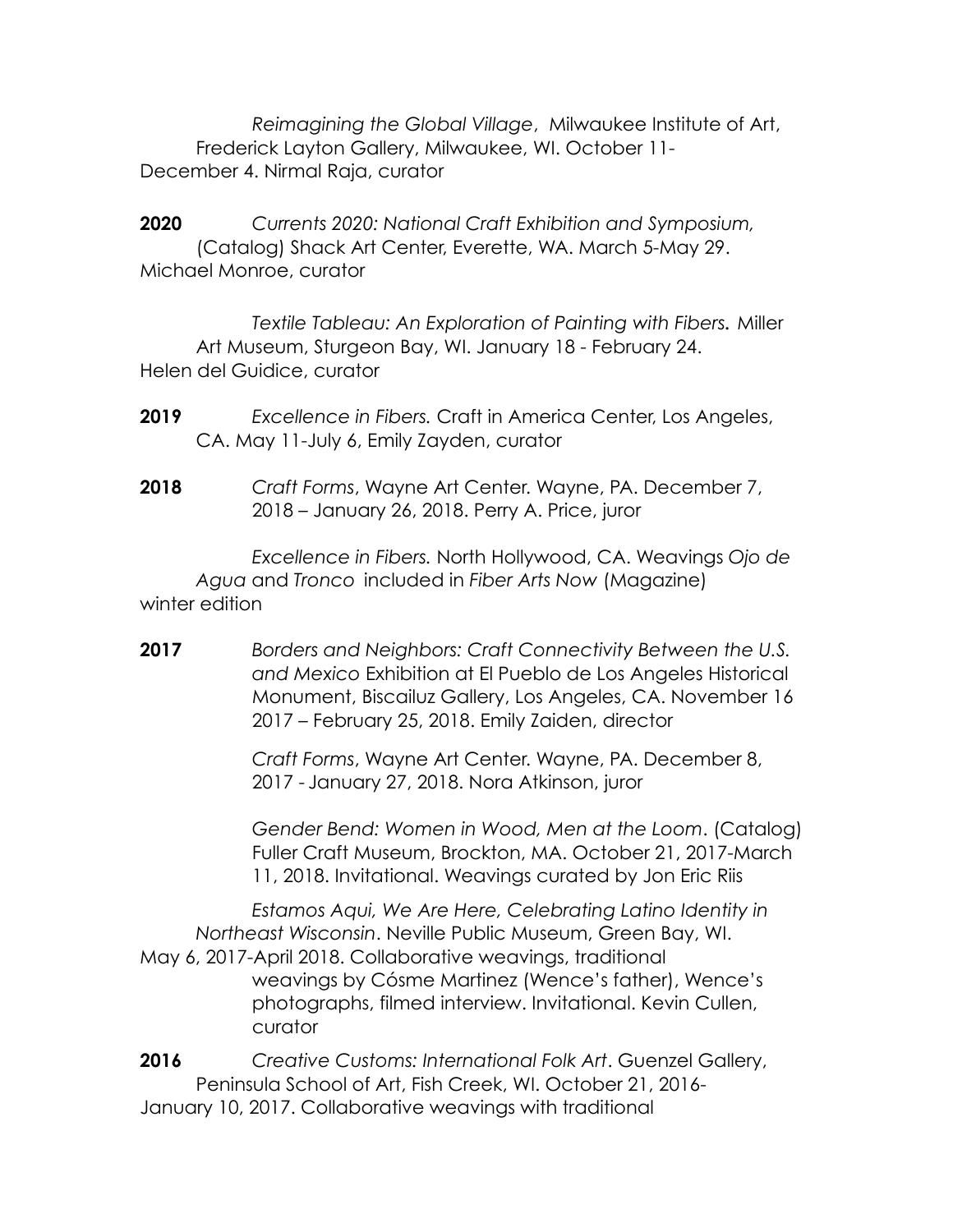weavings by Wence's father (Cósme Martinez). Invitational. Kay McKinley, curator

> *Form Follows Function: The Intersection of Art and Craft*. Hardy Gallery, Ephraim, WI. September 2-October 9. Invitational. Sarah Zamencnik, curator

**2013** *Craftforms*, Wayne Art Center. Wayne, PA. December 6, 2013- January 25, 2014. Lena Vigna, juror

#### **Press**

**2021** LeFevre, Camille, *Kindred: The Magical, Meaningful Collaboration of Wence and Sandra Martinez.* American Craft Magazine, Minneapolis, MN. Vol. 81 No. 3 Fall

Marcus, Linda, *Contemporary Fiber Artists-Eye of the Needle, Sandra and Wence Martinez.* Artdose Magazine, Milwaukee, WI. Vol. 31 Summer

**2017** Renallo, Andrew, *Rare Form: Rare Craft Fellowship Awards*. American Craft Magazine, Minneapolis, MN. June/July, p. 46

Radyk, Michael and Renallo, Andrew, *Rare Craft Fellowship-Looms and Paintbrushes: The Collaborative Relationship of Wence and Sandra Martinez.* American Craft Council, Minneapolis, MN (filmed interviews)

> <https://www.youtube.com/watch?v=pvBZuWFrg94> <https://youtu.be/YqRqZoxyAaw>

Guerber, Meghan, *Cape Calm: Door County, Wisconsin— Woven Together*. American Craft Magazine, Minneapolis, MN. April/May, p. 70-71

**2016** Moriarty, Judith Ann, *Wence and Sandra Martinez: Woven Together, Art Without Borders*. Shepherd Express, Milwaukee, WI. August 18, p. 26. Review of Museum of Wisconsin Art solo exhibition

**2015** Minerath, Kat, *Contemporary Flatweave by Wence and Sandra Martinez: Tradition is alive (and growing) at Latino Arts*. Shepherd Express, Milwaukee, WI. September 24, p. 30. Review of Latino Arts solo exhibition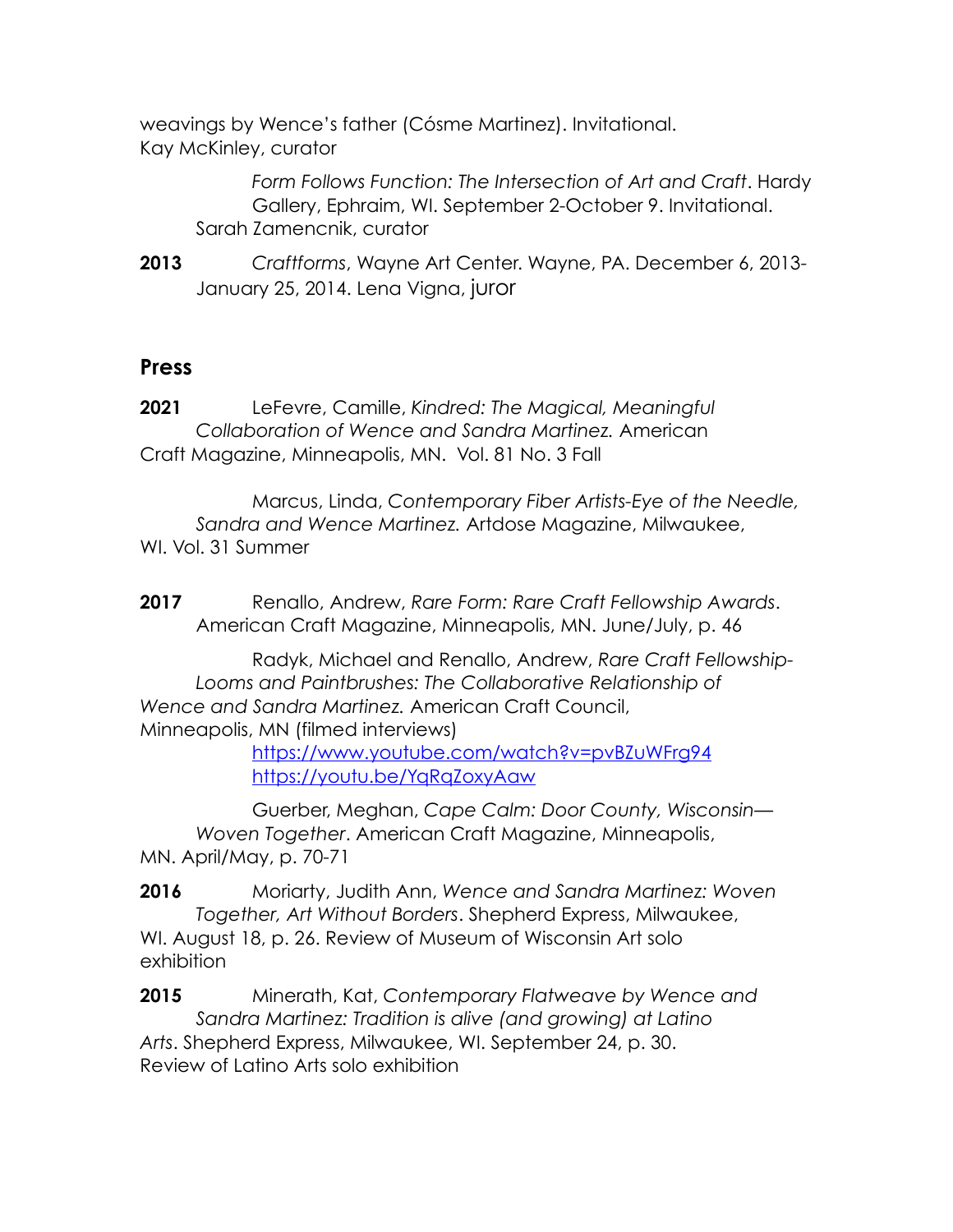**2014** O'Hara, Delia, *Celebrating the Spirits: Artists tap life-affirming, death embracing motifs from their Mexican heritage*. American Craft Magazine, Minneapolis, MN. Oct/Nov Masters Issue, p. 38-40

**2014** Astrouski, Joe and Ward, Ryan, *Wisconsin Life: Woven Together: Wence and Sandra Martinez.* PBS/Wisconsin Public Television, Milwaukee, WI. January 14. Video link, 5 minutes <https://youtu.be/1ajvEJod7Dg>

## **Collections**

**2017** Smithsonian National Museum of the American Indian, Washington D.C. *Flechas Caja*, *Buffalo Robe Eclipse*

Museum of Wisconsin Art, West Bend, WI. Sandra's *Tronco* painting and Wence's commissioned weaving of *Tronco*

**2014** National Museum of Mexican Art, Chicago IL. *Codice Nuttall*

## **Publications**

**2016** Jones-Maher, Virginia, *Selected Artists of Door County*, Door County, WI. Stonehill Publishing, Ephraim, WI, p. 118-121. Profiles and images

### **Lectures**

**2017** *Looms and Paintbrushes: The Collaborative Relationship of Wence and Sandra Martinez*, American Craft Council Library Salon Series. Minneapolis, MN. Lecture. Invitational. June 14

**2016** *Woven Together: Artist Talk*, Museum of Wisconsin Art, West Bend, WI. Lecture. Part of solo exhibition. October 20

## **Awards & Fellowships**

**2018** United States Artists Fellowship for Collaborative Craft

*Best in Show: Wall or Floor Work*, *Tronco.* Excellence in Fibers, *Fiber Art Now* (Magazine)